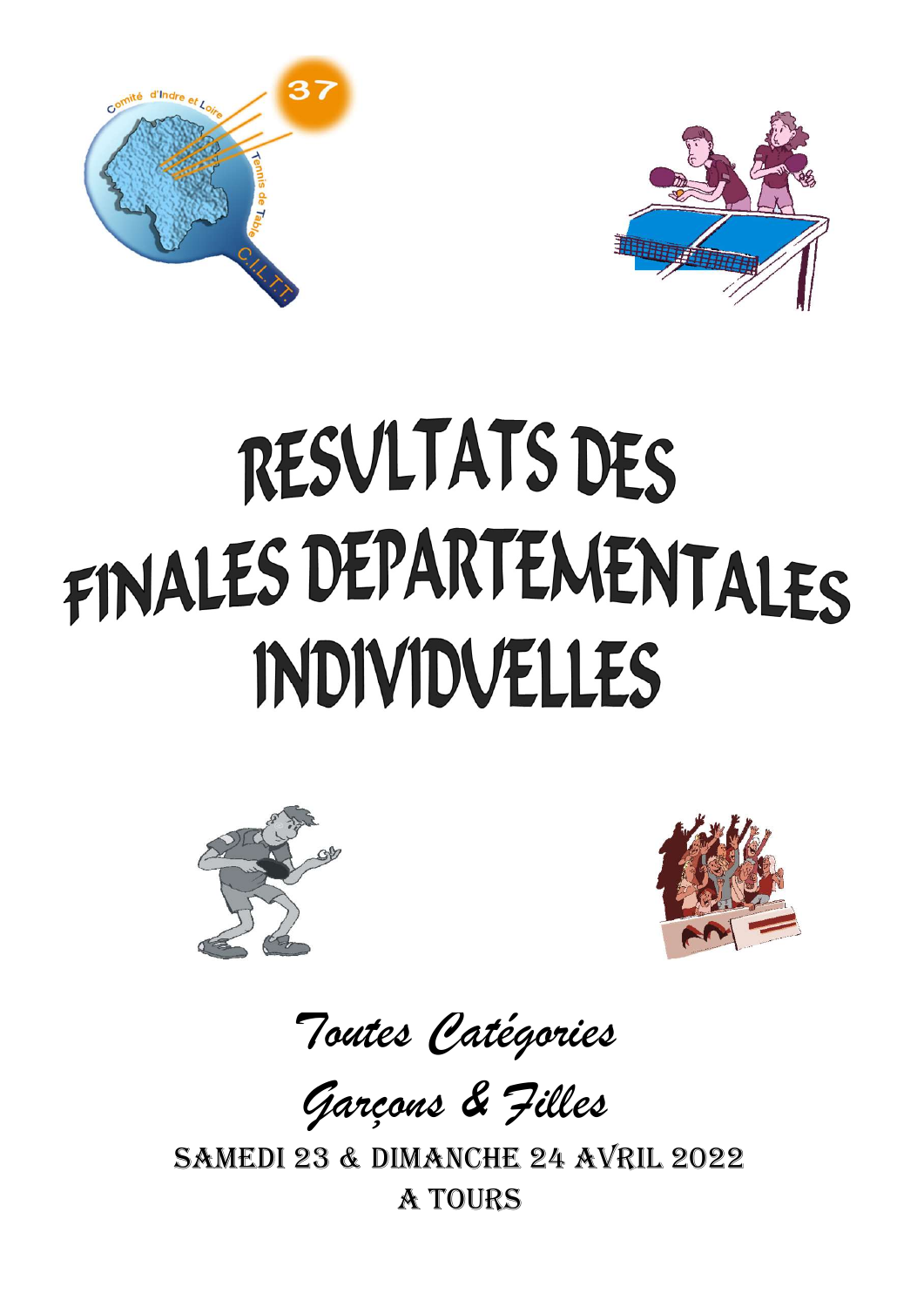# FEMININES



#### Seniors Dames

|    | RAKOTOBE Alienor       | 3724070 | N222 / 1627 |     | S T.T. JOUE-LES-TOURS        |
|----|------------------------|---------|-------------|-----|------------------------------|
|    | CAILLAUD Morgen        | 3726071 | 9/906       |     | TT PARCAY-MESLAY             |
| 3  | <b>MEUNIER Coralie</b> | 5429904 | 9/988       | .11 | 4S TOURS T.T.                |
|    | <b>FROGE Clara</b>     | 3731597 | 6/613       |     | S E.S. LA VILLE-AUX-DAMES TT |
| 5. | <b>HUMEZ Manon</b>     | 3725921 | 9/994       | .12 | 4S TOURS T.T.                |
|    | <b>YVON</b> Isabelle   | 3727141 | 5/500       | V2. | 4S TOURS T.T.                |

#### Juniors Filles

| 1                     | <b>BERARD Elyne</b>    | 3725749 | 13/1321 |      | T.T. JOUE-LES-TOURS |
|-----------------------|------------------------|---------|---------|------|---------------------|
| $\mathbf{2}$          | <b>COGNAULT Elsa</b>   | 3724680 | 11/1126 |      | T.T. JOUE-LES-TOURS |
| 3                     | <b>COUCHE Soline</b>   | 3727975 | 12/1256 |      | 4S TOURS T.T.       |
| $\tilde{\phantom{a}}$ | <b>NAUD Maelis</b>     | 3726752 | 9/907   | C1   | T.T. JOUE-LES-TOURS |
| 5.                    | <b>BATAILLEAU Eloa</b> | 3728279 | 7/739   | C1   | T.T. JOUE-LES-TOURS |
|                       | <b>ADAM Florine</b>    | 3725827 | 8/880   |      | T.T. JOUE-LES-TOURS |
| 7                     | <b>MEUNIER Coralie</b> | 5429904 | 9/988   | ا ا. | 4S TOURS T.T.       |
|                       | <b>HUMEZ Manon</b>     | 3725921 | 9/994   | .12  | 4S TOURS T.T.       |
|                       | <b>CURIAL Marie</b>    | 3729601 | 8/853   |      | 4S TOURS T.T.       |

#### **Cadettes**

| 1                     | <b>COGNAULT Elsa</b>          | 3724680 | 11/1126 | C2             | T.T. JOUE-LES-TOURS       |
|-----------------------|-------------------------------|---------|---------|----------------|---------------------------|
| $\mathbf{2}$          | <b>COUCHE Soline</b>          | 3727975 | 12/1256 | С1             | 4S TOURS T.T.             |
| 3                     | <b>MENARD Chlea</b>           | 3727799 | 8/832   | M2             | T.T. JOUE-LES-TOURS       |
| $\tilde{\phantom{a}}$ | <b>ADAM Florine</b>           | 3725827 | 8/880   | C2             | T.T. JOUE-LES-TOURS       |
| 5                     | <b>BOCQUET Lou-Anne</b>       | 3727891 | 8/869   | M1             | T.T. JOUE-LES-TOURS       |
| $\tilde{\phantom{a}}$ | <b>NAUD Maelis</b>            | 3726752 | 9/907   | С1             | T.T. JOUE-LES-TOURS       |
| $\tilde{\phantom{a}}$ | <b>CURIAL Marie</b>           | 3729601 | 8/853   | C2             | 4S TOURS T.T.             |
| $\tilde{\phantom{a}}$ | CAJLAKOVIC Elma               | 3729243 | 7/794   | M1             | T.T. JOUE-LES-TOURS       |
| 9                     | <b>BATAILLEAU Eloa</b>        | 3728279 | 7/739   | C1             | T.T. JOUE-LES-TOURS       |
| $\tilde{\phantom{a}}$ | <b>ALQUIER Camille</b>        | 3728757 | 5/504   | C2             | 4S TOURS T.T.             |
| $\tilde{\phantom{a}}$ | <b>GABILLET Marwa</b>         | 3731304 | 5/535   | M2             | T.T. JOUE-LES-TOURS       |
| $\tilde{\phantom{a}}$ | ROCHARD Louna                 | 3726980 | 5/566   | M1             | T.T. JOUE-LES-TOURS       |
| $\tilde{\phantom{a}}$ | <b>PAYET Lila</b>             | 3728078 | 5/500   | M <sub>2</sub> | A.T.T. LANGEAIS-CINQ-MARS |
| $\tilde{ }$           | <b>MORALES Lou Antoinette</b> | 3726530 | 5/500   | M2             | 4S TOURS T.T.             |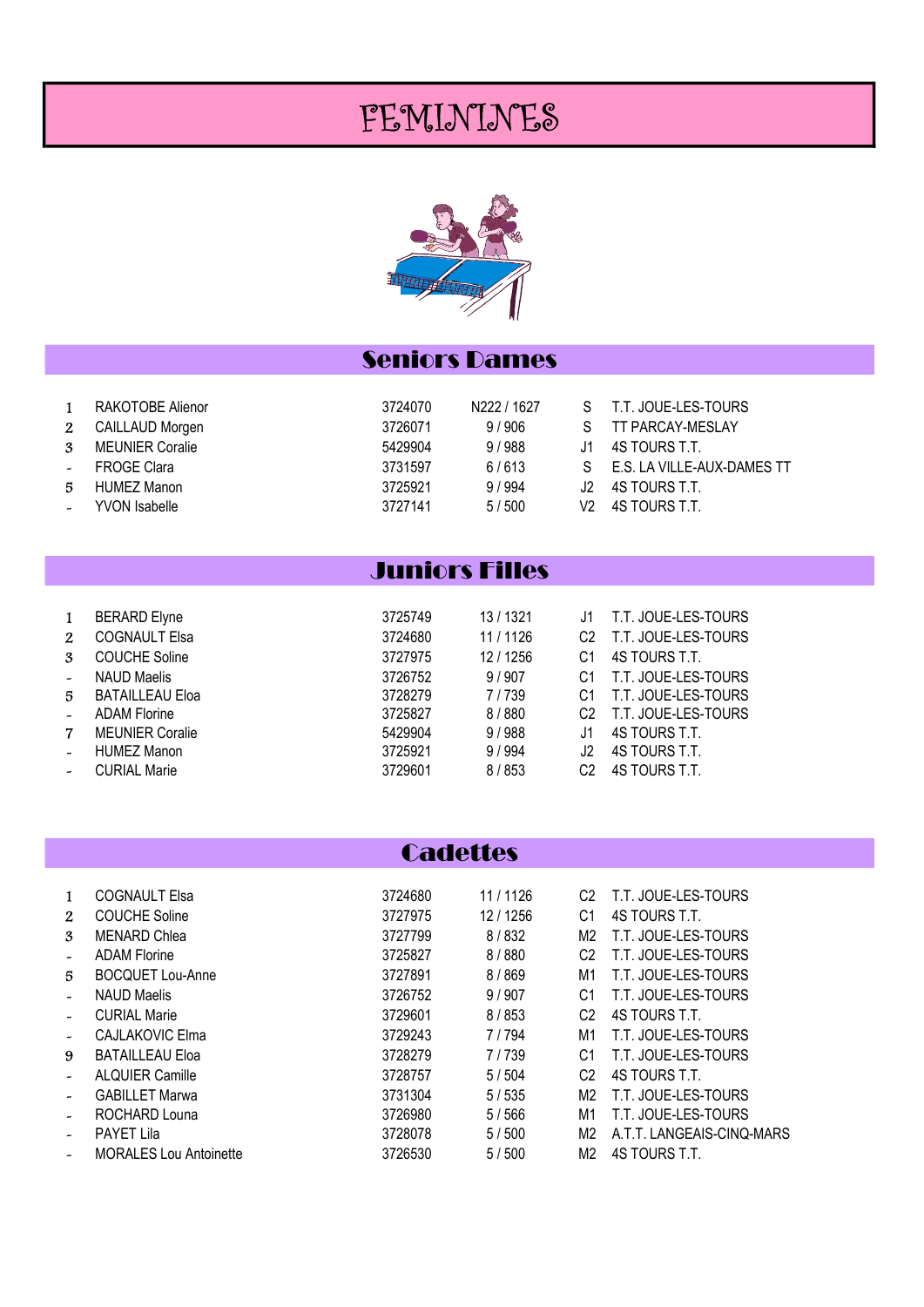|                       |                               | <b>Minimes Filles</b> |       |                |                           |
|-----------------------|-------------------------------|-----------------------|-------|----------------|---------------------------|
|                       |                               |                       |       |                |                           |
| $\mathbf{1}$          | <b>BOCQUET Lou-Anne</b>       | 3727891               | 8/869 | M1             | T.T. JOUE-LES-TOURS       |
| $\mathbf{2}$          | CAJLAKOVIC Elma               | 3729243               | 7/794 | M1             | T.T. JOUE-LES-TOURS       |
| 3                     | <b>MENARD Chlea</b>           | 3727799               | 8/832 | M2             | T.T. JOUE-LES-TOURS       |
| $\tilde{\phantom{a}}$ | ROCHARD Louna                 | 3726980               | 5/566 | M1             | T.T. JOUE-LES-TOURS       |
| 5.                    | <b>GABILLET Marwa</b>         | 3731304               | 5/535 | M2             | T.T. JOUE-LES-TOURS       |
| $\tilde{\phantom{a}}$ | <b>PAYET Lila</b>             | 3728078               | 5/500 | M2             | A.T.T. LANGEAIS-CINQ-MARS |
| $\tilde{\phantom{a}}$ | <b>LANDAS Andrea</b>          | 3730375               | 5/555 | M1             | 4S TOURS T.T.             |
| $\tilde{\phantom{a}}$ | <b>AUDIGER Louanne</b>        | 3728523               | 5/547 | B1             | 4S TOURS T.T.             |
| 9                     | <b>MAJERI Yasmine</b>         | 3728555               | 6/610 | B <sub>2</sub> | ST-AVERTIN SPORTS TT      |
| $\tilde{\phantom{a}}$ | LARCHER-ORY Louise            | 3726978               | 5/522 | B <sub>2</sub> | 4S TOURS T.T.             |
| $\tilde{\phantom{a}}$ | <b>BEHLOUL Sara</b>           | 3730998               | 5/500 | B1             | 4S TOURS T.T.             |
| $\tilde{\phantom{a}}$ | <b>BENOIT Ambre</b>           | 3732138               | 5/500 | M2             | 4S TOURS T.T.             |
| 13                    | <b>MORALES Lou Antoinette</b> | 3726530               | 5/500 | M2             | 4S TOURS T.T.             |
|                       |                               |                       |       |                |                           |

#### Benjamines

| 5. | AUDIGER Louanne<br>LARCHER-ORY Louise<br>ROCHARD Enora<br><b>BEHLOUL Sara</b><br>CHIGNAGUET Ambre | 3728523<br>3726978<br>3729146<br>3730998<br>3730219<br>3728555 | 5/547<br>5/522<br>5/500<br>5/500<br>5/500<br>6/610 | B1<br>R2.<br>B1 | 4S TOURS T.T.<br>4S TOURS T.T.<br>T.T. JOUE-LES-TOURS<br>4S TOURS T.T.<br>U.S.E. AVOINE-BEAUMONT<br>B2 ST-AVERTIN SPORTS TT |
|----|---------------------------------------------------------------------------------------------------|----------------------------------------------------------------|----------------------------------------------------|-----------------|-----------------------------------------------------------------------------------------------------------------------------|
|    | <b>WOE</b> MAJERI Yasmine                                                                         |                                                                |                                                    |                 |                                                                                                                             |
|    |                                                                                                   |                                                                |                                                    |                 |                                                                                                                             |

#### Poussines

1 ROCHARD Enora 3729146 5 / 500 P T.T. JOUE-LES-TOURS U.S.E. AVOINE-BEAUMONT

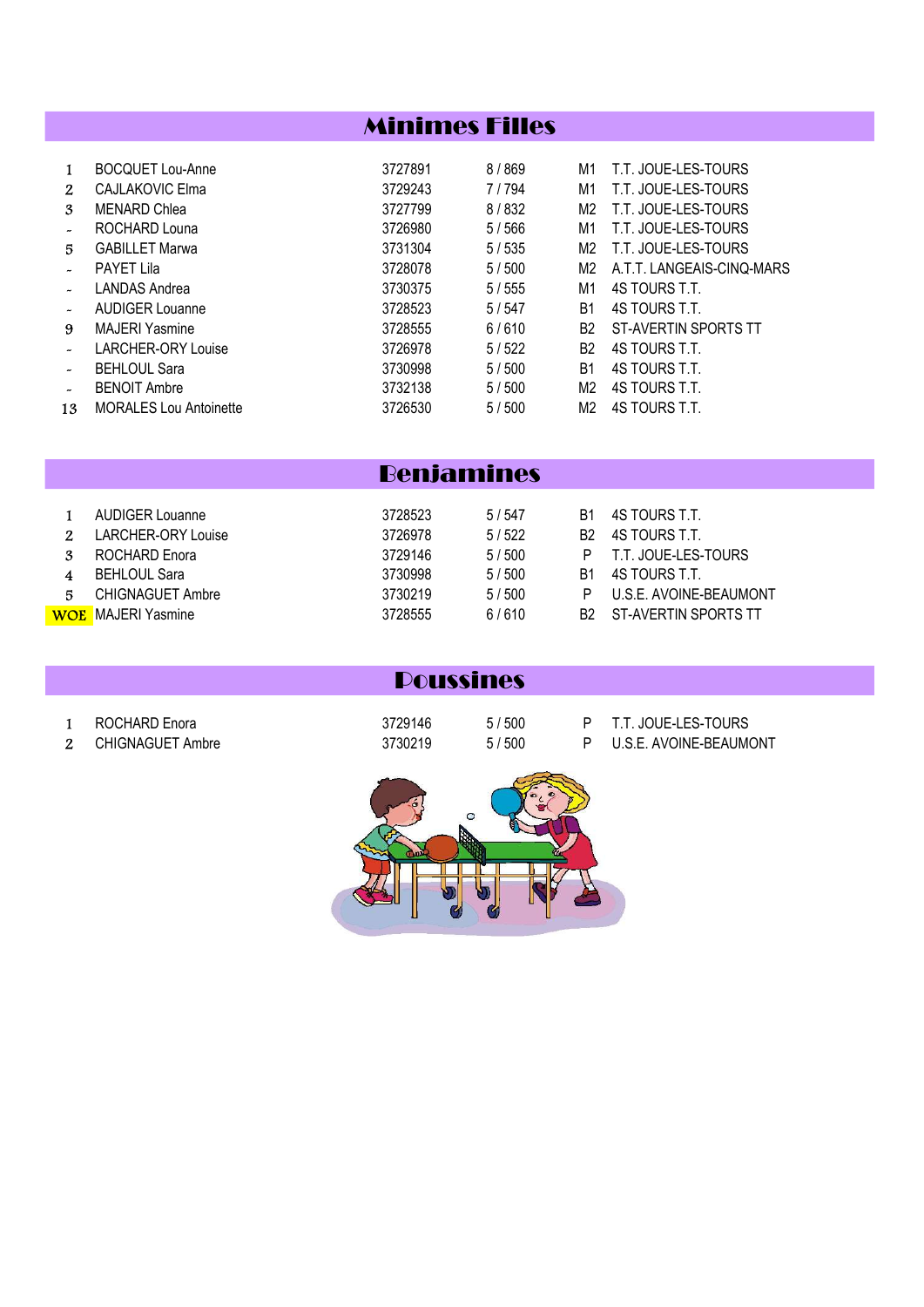# MESSIEURS



#### Seniors Messieurs

| 1                     | <b>BERTHIER Clement</b>        | 5960464 | 19 / 1930 | S              | T.T. JOUE-LES-TOURS          |
|-----------------------|--------------------------------|---------|-----------|----------------|------------------------------|
| 2                     | <b>ADAM Lois</b>               | 3724557 | 15 / 1538 | J1             | T.T. JOUE-LES-TOURS          |
| 3                     | <b>COGNAULT Samuel</b>         | 3721764 | 16 / 1669 | J1             | T.T. JOUE-LES-TOURS          |
| $\tilde{\phantom{a}}$ | <b>PINEL Gatien</b>            | 3727776 | 16 / 1642 | J1             | T.T. JOUE-LES-TOURS          |
| 5                     | <b>GODIN Nathan</b>            | 4925664 | 16 / 1668 | S              | A.C. AMBOISE TENNIS DE TABLE |
| $\tilde{\phantom{a}}$ | <b>MEJDOUBI Billal</b>         | 3728869 | 14 / 1490 | J2             | T.T. JOUE-LES-TOURS          |
| $\tilde{\phantom{a}}$ | PEREIRA Alexandre              | 3716533 | 13 / 1364 | S              | U.S. RENAUDINE T.T.          |
| $\tilde{\phantom{a}}$ | <b>CREPIN Jean-Charles</b>     | 3711763 | 13/1375   | S              | TTC du LOCHOIS               |
| 9                     | <b>RIGAUD Mathis</b>           | 8313932 | 15 / 1569 | S              | 4S TOURS T.T.                |
| $\tilde{\phantom{a}}$ | <b>DESPREZ Aurian</b>          | 3724431 | 13 / 1351 | S              | US LA RICHE TENNIS DE TABLE  |
| $\tilde{\phantom{a}}$ | <b>VATIN Fabrice</b>           | 323177  | 12 / 1264 | S              | <b>TTC du LOCHOIS</b>        |
|                       | <b>SAUZE Thomas</b>            | 3724487 | 13 / 1378 | J3             | T.T. MONTS ARTANNES          |
| $\tilde{\phantom{a}}$ | <b>FERRE Benjamin</b>          | 3715770 | 11 / 1154 | S              | T.T. JOUE-LES-TOURS          |
| $\tilde{\phantom{a}}$ | <b>BAGUENIER Jean Philippe</b> | 3726451 | 9/965     | V <sub>2</sub> | A.S. FONDETTES               |
| 15                    | <b>CHERON Pierre</b>           | 7712619 | 11 / 1199 | S              | A.C. AMBOISE TENNIS DE TABLE |
| $\tilde{\phantom{a}}$ | <b>HOAREAU Alexandre</b>       | 725416  | 14 / 1445 | S              | R.S. ST CYR-SUR-LOIRE        |
| $\tilde{\phantom{a}}$ | <b>HERRAULT Esteban</b>        | 7216533 | 13 / 1344 | S              | T.T. JOUE-LES-TOURS          |
|                       | <b>CALLOC'H Benoit</b>         | 7836848 | 11/1188   | S              | T.T. JOUE-LES-TOURS          |
|                       | <b>MERCIER Theo</b>            | 3723891 | 11 / 1162 | J1             | 4S TOURS T.T.                |
| $\tilde{\phantom{a}}$ | PAYET Noah                     | 3725971 | 8/848     | J1             | A.T.T. LANGEAIS-CINQ-MARS    |
|                       | <b>BRUNET Romain</b>           | 3721048 | 7/799     | S              | T.T. JOUE-LES-TOURS          |
| 22                    | <b>ADEL Florian</b>            | 3727024 | 5/585     | J2             | T.T. JOUE-LES-TOURS          |
| <b>WOE</b>            | <b>EDET Guillaume</b>          | 7822225 | 13 / 1334 | S              | A.C. AMBOISE TENNIS DE TABLE |
| <b>WOE</b>            | <b>DEMENEZ Steve</b>           | 367992  | 11 / 1149 | S              | A.C. AMBOISE TENNIS DE TABLE |

## Juniors Garçons

| 1                     | <b>LERICHE Evan</b>           | 3729954 | 16 / 1667 | C <sub>1</sub> | T.T. JOUE-LES-TOURS          |
|-----------------------|-------------------------------|---------|-----------|----------------|------------------------------|
| $\mathbf{2}$          | <b>COGNAULT Samuel</b>        | 3721764 | 16 / 1669 | J1             | T.T. JOUE-LES-TOURS          |
| 3                     | <b>PINEL Gatien</b>           | 3727776 | 16 / 1642 | J1             | T.T. JOUE-LES-TOURS          |
|                       | <b>ADAM Lois</b>              | 3724557 | 15 / 1538 | J1             | T.T. JOUE-LES-TOURS          |
| 5.                    | <b>MEJDOUBI Billal</b>        | 3728869 | 14 / 1490 | J2             | T.T. JOUE-LES-TOURS          |
|                       | <b>SAUZE Thomas</b>           | 3724487 | 13 / 1378 | J3             | T.T. MONTS ARTANNES          |
|                       | <b>LANDRI</b> Sacha           | 7221026 | 9/998     | J <sub>2</sub> | A.S. FONDETTES               |
|                       | <b>LECOMTE Anatole</b>        | 3730117 | 12 / 1224 | C <sub>1</sub> | 4S TOURS T.T.                |
| 9                     | <b>MERCIER Theo</b>           | 3723891 | 11/1162   | J1             | 4S TOURS T.T.                |
| $\tilde{\phantom{a}}$ | PAYET Noah                    | 3725971 | 8/848     | J1             | A.T.T. LANGEAIS-CINQ-MARS    |
| $\tilde{\phantom{a}}$ | <b>BREJAUD Cyprien</b>        | 3730100 | 8/831     | J1             | A.C. AMBOISE TENNIS DE TABLE |
|                       | <b>BINCTIN Jules</b>          | 4113847 | 10 / 1059 | C <sub>1</sub> | 4S TOURS T.T.                |
|                       | <b>GAGNEPAIN Jules</b>        | 3729106 | 7/791     | C <sub>2</sub> | 4S TOURS T.T.                |
| $\tilde{\phantom{a}}$ | <b>BONNEAU Leo</b>            | 3728128 | 8/887     | C <sub>2</sub> | A.C. AMBOISE TENNIS DE TABLE |
| 15                    | <b>LION THUILIER Maxime</b>   | 3731094 | 6/678     | J1             | A.S. FONDETTES               |
|                       | <b>JAUNAY Lucas</b>           | 3728257 | 6/693     | J2             | US LA RICHE TENNIS DE TABLE  |
|                       | STEFFANUT Theo                | 3728398 | 6/696     | J <sub>1</sub> | T.T. MONTS ARTANNES          |
|                       | <b>ADEL Florian</b>           | 3727024 | 5/585     | J2             | T.T. JOUE-LES-TOURS          |
|                       | STEFFANUT Ronan               | 3728397 | 6/604     | J <sub>1</sub> | T.T. MONTS ARTANNES          |
|                       | <b>BEGAUD Lohan</b>           | 3726075 | 8/806     | C <sub>1</sub> | U.S. CHAMBRAY-LES-TOURS      |
| <b>WOE</b>            | <b>FRESNAULT-LONCLE Marin</b> | 3729139 | 5/511     | C <sub>2</sub> | 4S TOURS T.T.                |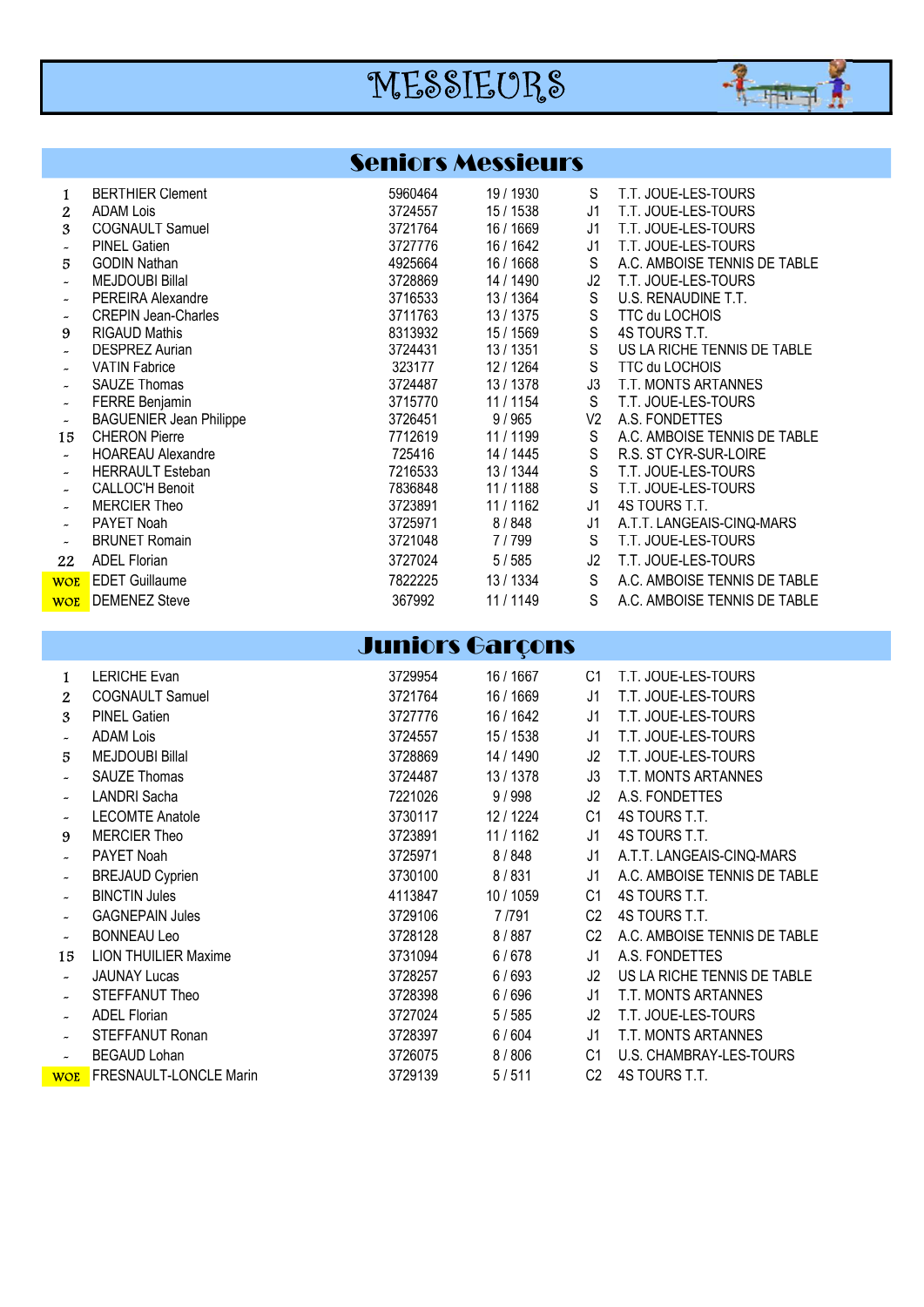### **Cadets**

| 1                     | <b>LERICHE Evan</b>            | 3729954 | 16 / 1667 | C1             | T.T. JOUE-LES-TOURS          |
|-----------------------|--------------------------------|---------|-----------|----------------|------------------------------|
| $\mathbf{2}$          | <b>LECOMTE Anatole</b>         | 3730117 | 12 / 1224 | C1             | 4S TOURS T.T.                |
| 3                     | <b>WALCH SOLIN Archibald</b>   | 3727136 | 13 / 1332 | M2             | 4S TOURS T.T.                |
|                       | <b>GUITOU Antonin</b>          | 3533685 | 13/1306   | M2             | 4S TOURS T.T.                |
| 5.                    | <b>BINCTIN Jules</b>           | 4113847 | 10 / 1059 | C1             | 4S TOURS T.T.                |
|                       | <b>BONNEAU Leo</b>             | 3728128 | 8/887     | C <sub>2</sub> | A.C. AMBOISE TENNIS DE TABLE |
|                       | <b>ROLLAND Ezra</b>            | 3728954 | 10 / 1086 | M <sub>2</sub> | 4S TOURS T.T.                |
| $\tilde{\phantom{a}}$ | <b>BRAMOULLE Edouard</b>       | 3728136 | 10 / 1060 | M2             | 4S TOURS T.T.                |
| 9                     | <b>GAGNEPAIN Jules</b>         | 3729106 | 7/791     | C <sub>2</sub> | 4S TOURS T.T.                |
|                       | <b>RETHORE Armand</b>          | 3728633 | 10 / 1006 | C1             | 4S TOURS T.T.                |
|                       | <b>BEGAUD Lohan</b>            | 3726075 | 8/806     | C1             | U.S. CHAMBRAY-LES-TOURS      |
|                       | <b>MABIT Lucas</b>             | 3728191 | 7/784     | C <sub>2</sub> | T.T. MONTS ARTANNES          |
| $\tilde{\phantom{a}}$ | <b>LOMBARD Enzo</b>            | 3726599 | 9/943     | M2             | T.T. JOUE-LES-TOURS          |
| $\tilde{\phantom{a}}$ | VISSIAN-BOUFFECHOUX Virgile    | 3726950 | 6/686     | M1             | 4S TOURS T.T.                |
| 15                    | <b>CHALON Simon</b>            | 3731258 | 5/589     | C1             | ST-AVERTIN SPORTS TT         |
|                       | <b>LANOIZELEE Gabriel</b>      | 3728290 | 6/680     | C1             | ST-AVERTIN SPORTS TT         |
| $\tilde{\phantom{a}}$ | FRAYSSE Merwan                 | 3730175 | 6/680     | C <sub>2</sub> | <b>TT PARCAY-MESLAY</b>      |
|                       | <b>CROSNIER Pierre</b>         | 3728914 | 6/646     | C <sub>2</sub> | A.S. FONDETTES               |
|                       | SUISSE DE STE CLAIRE Alexandre | 3729114 | 6/648     | M1             | 4S TOURS T.T.                |
|                       | <b>LOC Mathis</b>              | 3731126 | 6/662     | C <sub>2</sub> | A.S. FONDETTES               |
| $\tilde{\phantom{a}}$ | BAKACHE-CARBONNEL Theophile    | 3731114 | 6/650     | C <sub>2</sub> | 4S TOURS T.T.                |
| <b>WOE</b>            | <b>FRESNAULT-LONCLE Marin</b>  | 3729139 | 5/511     | C <sub>2</sub> | 4S TOURS T.T.                |
|                       | <b>WOE</b> DURET Adrien        | 3727342 | 14 / 1454 | C <sub>2</sub> | ST-AVERTIN SPORTS TT         |



| $\mathbf{1}$          | <b>GUITOU Antonin</b>          | 3533685 | 13 / 1306 | M2             | 4S TOURS T.T.              |
|-----------------------|--------------------------------|---------|-----------|----------------|----------------------------|
| $\mathbf{z}$          | <b>WALCH SOLIN Archibald</b>   | 3727136 | 13 / 1332 | M <sub>2</sub> | 4S TOURS T.T.              |
| 3                     | <b>ROLLAND Ezra</b>            | 3728954 | 10 / 1086 | M <sub>2</sub> | 4S TOURS T.T.              |
|                       | <b>BRAMOULLE Edouard</b>       | 3728136 | 10 / 1060 | M <sub>2</sub> | 4S TOURS T.T.              |
| 5                     | <b>LOMBARD Enzo</b>            | 3726599 | 9/943     | M2             | T.T. JOUE-LES-TOURS        |
| $\tilde{\phantom{a}}$ | SUISSE DE STE CLAIRE Alexandre | 3729114 | 6/648     | M <sub>1</sub> | 4S TOURS T.T.              |
| $\tilde{\phantom{a}}$ | LIGEARD Killian                | 3729470 | 7/703     | M2             | ST-AVERTIN SPORTS TT       |
| $\tilde{\phantom{a}}$ | <b>GAGNEPAIN Louis</b>         | 3730081 | 5/544     | <b>B2</b>      | 4S TOURS T.T.              |
| 9                     | <b>HUBERT Leny</b>             | 3730699 | 7/769     | <b>B2</b>      | U.S.E. AVOINE-BEAUMONT     |
| $\tilde{\phantom{a}}$ | VISSIAN-BOUFFECHOUX Virgile    | 3726950 | 6/686     | M <sub>1</sub> | 4S TOURS T.T.              |
| $\tilde{\phantom{a}}$ | <b>BIDEAU Camille</b>          | 3731682 | 6/671     | M <sub>2</sub> | U.S.E. AVOINE-BEAUMONT     |
|                       | <b>BONNET</b> Soen             | 3731932 | 6/628     | <b>B1</b>      | E.S. LA VILLE-AUX-DAMES TT |
| $\tilde{\phantom{a}}$ | <b>MANACH Raphael</b>          | 3730411 | 6/607     | <b>B2</b>      | A.S. SAVONNIERES           |
| $\tilde{\phantom{a}}$ | <b>DUCHESNE Antoine</b>        | 3731328 | 6/622     | M <sub>2</sub> | U.S.E. AVOINE-BEAUMONT     |
| 15                    | <b>CRESTEY Raphael</b>         | 3731465 | 6/611     | M <sub>1</sub> | T.T. JOUE-LES-TOURS        |
| $\tilde{\phantom{a}}$ | <b>LECOQ Charly</b>            | 3730122 | 5/522     | <b>B2</b>      | U.S.E. AVOINE-BEAUMONT     |
| $\tilde{\phantom{a}}$ | <b>MERCIER Maile</b>           | 3730706 | 5/583     | M <sub>1</sub> | T.T. MONTS ARTANNES        |
| $\tilde{\phantom{a}}$ | <b>GUERET Dimitri</b>          | 3730524 | 5/571     | M1             | 4S TOURS T.T.              |
| $\tilde{\phantom{a}}$ | <b>MORALES Adam</b>            | 3727567 | 5/564     | <b>B2</b>      | 4S TOURS T.T.              |
| $\tilde{\phantom{a}}$ | PAYET Theo                     | 3727146 | 5/500     | B <sub>2</sub> | A.T.T. LANGEAIS-CINQ-MARS  |
| $\tilde{\phantom{a}}$ | <b>CHIGNAGUET Timeo</b>        | 3728648 | 7/727     | M2             | U.S.E. AVOINE-BEAUMONT     |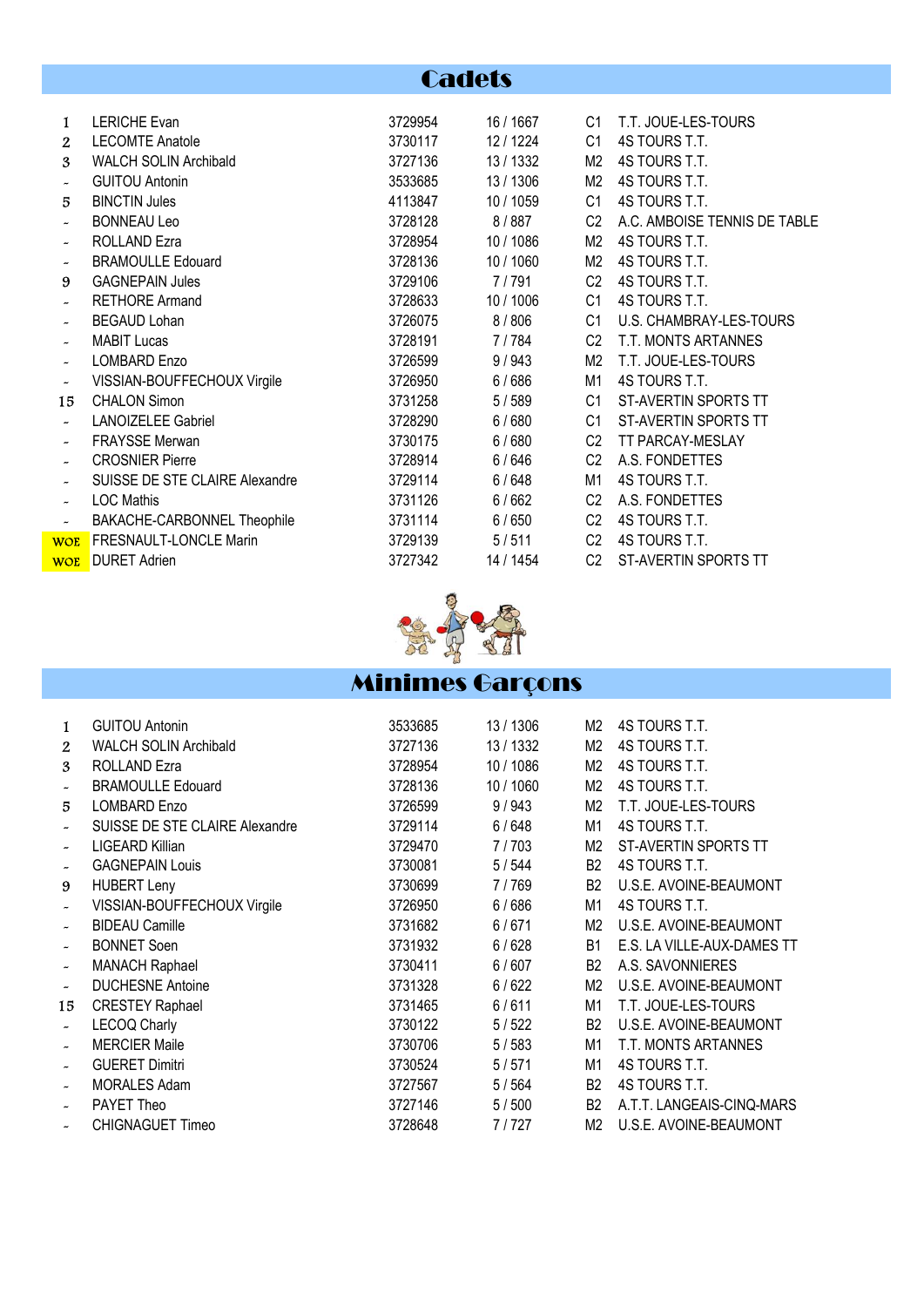### Benjamins

| 1                     | <b>HUBERT Leny</b>        | 3730699 | 7/769 | B2             | U.S.E. AVOINE-BEAUMONT      |
|-----------------------|---------------------------|---------|-------|----------------|-----------------------------|
| $\mathbf{2}$          | BAKACHE-CARBONNEL Arthur  | 3730999 | 5/596 | <b>B2</b>      | 4S TOURS T.T.               |
|                       |                           |         |       |                |                             |
| 3                     | <b>MANACH Raphael</b>     | 3730411 | 6/607 | <b>B2</b>      | A.S. SAVONNIERES            |
| $\tilde{\phantom{a}}$ | <b>GAGNEPAIN Louis</b>    | 3730081 | 5/544 | B <sub>2</sub> | 4S TOURS T.T.               |
| 5                     | <b>BONNET</b> Soen        | 3731932 | 6/628 | <b>B1</b>      | E.S. LA VILLE-AUX-DAMES TT  |
| $\tilde{\phantom{a}}$ | <b>LECOQ Charly</b>       | 3730122 | 5/522 | B <sub>2</sub> | U.S.E. AVOINE-BEAUMONT      |
| $\tilde{\phantom{a}}$ | <b>MORALES Adam</b>       | 3727567 | 5/564 | B2             | 4S TOURS T.T.               |
| $\tilde{\phantom{a}}$ | <b>FAU Louis</b>          | 3731047 | 5/557 | B <sub>2</sub> | R.S. ST CYR-SUR-LOIRE       |
| 9                     | <b>BODIC Evan</b>         | 3731106 | 6/616 | <b>B1</b>      | ST-AVERTIN SPORTS TT        |
|                       | LE PAGE GUERINET Louis    | 3732260 | 5/560 | <b>B1</b>      | <b>ST-AVERTIN SPORTS TT</b> |
| $\rightarrow$         | LE BIHAN Maxime           | 3730278 | 5/572 | B <sub>2</sub> | A.S. SAVONNIERES            |
|                       | <b>BONNEAU Aurelien</b>   | 3730949 | 5/525 | P              | T.T. JOUE-LES-TOURS         |
| $\tilde{\phantom{a}}$ | DA SILVA Anthony          | 3731500 | 5/505 | <b>B1</b>      | ST-AVERTIN SPORTS TT        |
| $\tilde{\phantom{a}}$ | <b>THOMAS Erwan</b>       | 3731922 | 5/531 | B <sub>2</sub> | 4S TOURS T.T.               |
| 15                    | CHAINTRON-FRESNEAU Joshua | 3730204 | 5/543 | <b>B1</b>      | 4S TOURS T.T.               |
| $\tilde{\phantom{a}}$ | <b>CRASSOUS Prosper</b>   | 3730047 | 5/556 | <b>B1</b>      | 4S TOURS T.T.               |
| $\tilde{\phantom{a}}$ | PAYET Theo                | 3727146 | 5/500 | B <sub>2</sub> | A.T.T. LANGEAIS-CINQ-MARS   |
| $\tilde{\phantom{a}}$ | <b>LAUNAY Loan</b>        | 3731170 | 5/500 | <b>B2</b>      | A.S. SAVONNIERES            |
| $\tilde{\phantom{a}}$ | <b>TERNIER Gaspard</b>    | 3732690 | 5/500 | <b>B1</b>      | A.S. FONDETTES              |
| $\tilde{\phantom{a}}$ | <b>UZUN Sacha</b>         | 3732142 | 5/500 | <b>B2</b>      | 4S TOURS T.T.               |
| $\tilde{\phantom{a}}$ | <b>HUET Alexandre</b>     | 3729280 | 5/521 | <b>B1</b>      | ST-AVERTIN SPORTS TT        |
| 22                    | <b>NEWINGTON Paul</b>     | 3732738 | 5/500 | <b>B2</b>      | U.S. RENAUDINE T.T.         |

#### Poussins

| $\mathbf{1}$   | <b>BONNEAU Aurelien</b>                       | 3730949            | 5/525          | P T.T. JOUE-LES-TOURS           |
|----------------|-----------------------------------------------|--------------------|----------------|---------------------------------|
| 2<br>3         | <b>GARCIA-VINCENT Luis</b><br>LANCIGU Gabriel | 3732807<br>3733138 | 5/513<br>5/500 | 4S TOURS T.T.<br>A.S. FONDETTES |
| $\overline{4}$ | MIGEON Ethan                                  | 3732463            | 5/500          | TTC du LOCHOIS                  |
| 5.             | MEVAERE Simon                                 | 5980660            | 5/500          | U.S.E. AVOINE-BEAUMONT          |

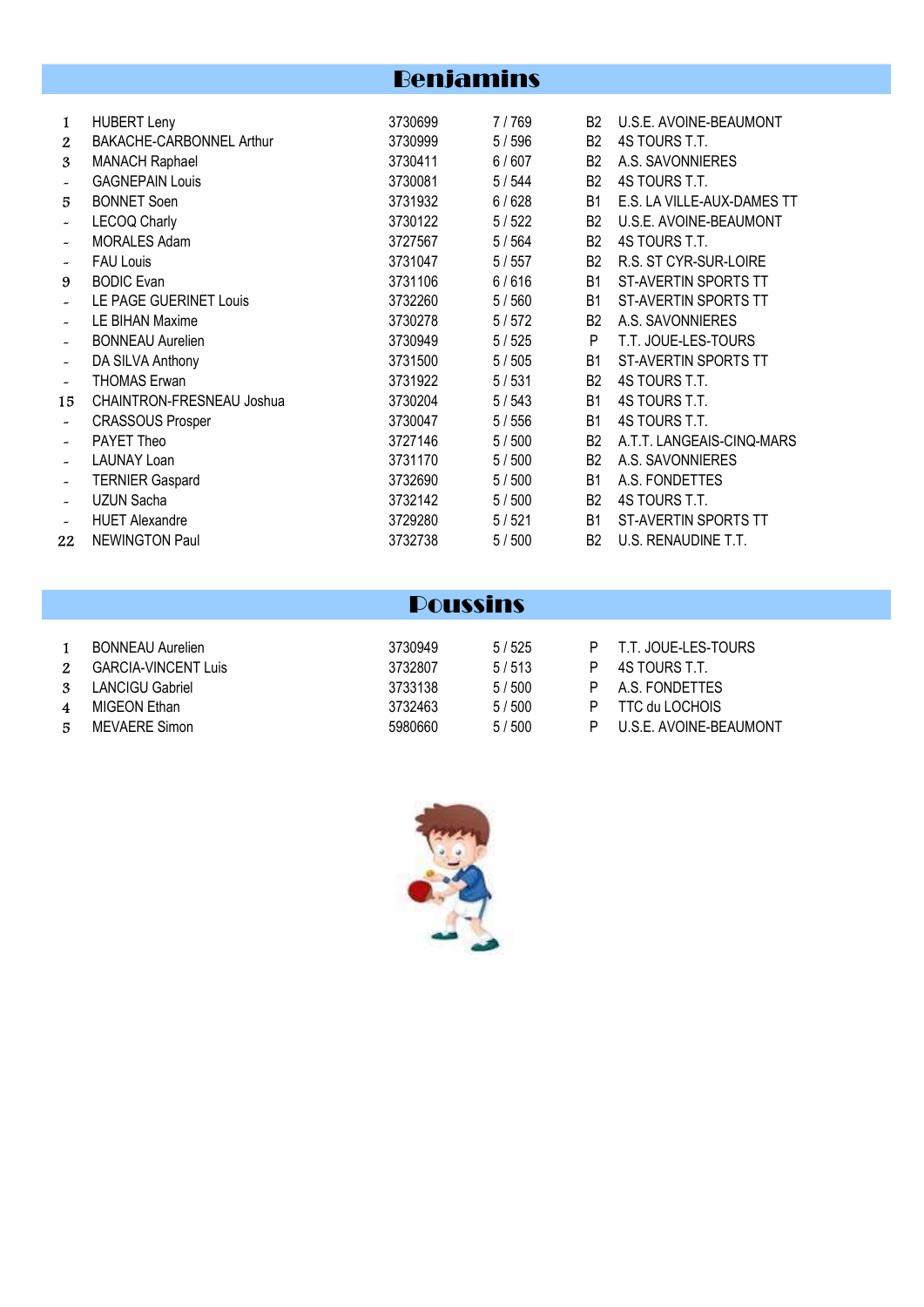# DOUBLES



#### 1 CAILLAUD Morgen & RAKOTOBE Aliénor The California Communication of the CAILLAUD Morgen & RAKOTOBE Aliénor 2 HUMEZ Manon & MEUNIER Coralie 4S Tours TT 3 FROGE Clara & YVON Isabelle ESS La Ville aux Dames TT / 4S Tours TT 1 ADAM Lois & PINET Gatien The Contract of the Contract of the Contract of the Contract of TT Joué-lès-Tours 2 COGNAULT Samuel & MEJDOUBI Billal TELECTRIS AND THE STOURS TO USE TO USE TO USE TO USE TO USE TO USE TO USE 3 CHERON Pierre & GODIN Nathan Accords and Accords and AC Amboise - BAGUENIER Jean-Philippe & BERTHIER Clément AS Fondettes / TT Joué-lès-Tours 5 HOAREAU Alexandre & PEREIRA Alexandre **RS St-Cyr/Loire / US Renaudine TT** - DESPREZ Aurian & PAYET Noah US La Riche TT / ATT Langeais CM - MERCIER Théo & SAUZE Thomas 4S Tours TT / TT Monts Artannes - CREPIN Jean-Charles & VATIN Fabrice TTC du Lochois 9 BRUNET Romain & CALLOC'H Benoit<br>
- ADEL Florian & FERRE Benjamin<br>
TT Joué-lès-Tours - ADEL Florian & FERRE Benjamin **SENIORS DAMES** seNiORs messieURs

|   | <b>JUNIORS FILLES</b>                         |                                   |  |  |  |  |  |  |  |
|---|-----------------------------------------------|-----------------------------------|--|--|--|--|--|--|--|
|   | BERARD Elyne & NAUD Maélis                    | TT Joué-lès-Tours                 |  |  |  |  |  |  |  |
|   | 2 COGNAULT Elsa & COUCHE Soline               | ITT Joué-lès-Tours / 4S Tours TT  |  |  |  |  |  |  |  |
|   | 3 HUMEZ Manon & MEUNIER Coralie               | <b>I4S Tours TT</b>               |  |  |  |  |  |  |  |
|   | <b>JUNIORS GARCONS</b>                        |                                   |  |  |  |  |  |  |  |
|   | <b>ICOGNAULT Samuel &amp; MEJDOUBI Billal</b> | TT Joué-lès-Tours                 |  |  |  |  |  |  |  |
|   | <b>JADAM Lois &amp; PINEL Gatien</b>          | TT Joué-lès-Tours                 |  |  |  |  |  |  |  |
|   | IMERCIER Théo & SAUZE Thomas                  | 4S Tours TT / TT Monts Artannes   |  |  |  |  |  |  |  |
|   | <b>IBINCTIN Jules &amp; LECOMTE Anatole</b>   | <b>14S Tours TT</b>               |  |  |  |  |  |  |  |
| 5 | BONNEAU Léo & BREJAUD Cyprien                 | <b>IAC Amboise</b>                |  |  |  |  |  |  |  |
|   | LANDRI Sacha & LION THUILLIER Maxime          | <b>AS Fondettes</b>               |  |  |  |  |  |  |  |
|   | <b>JADEL Florian &amp; LERICHE Evan</b>       | <b>TT Joué-lès-Tours</b>          |  |  |  |  |  |  |  |
|   | <b>JAUNAY Lucas &amp; PAYET Noah</b>          | IUS La Riche TT / ATT Langeais CM |  |  |  |  |  |  |  |

| <b>CADETTES</b> |                                                              |                                     |  |  |
|-----------------|--------------------------------------------------------------|-------------------------------------|--|--|
|                 | COGNAULT Elsa & COUCHE Soline                                | TT Joué-lès-Tours / 4S Tours TT     |  |  |
|                 | <b>CURIAL Marie &amp; NAUD Maelis</b>                        | 4S Tours TT / TT Joué-lès-Tours     |  |  |
| 3               | ADAM Florine & BATAILLEAU Eloa                               | <b>TT Joué-lès-Tours</b>            |  |  |
|                 | <b>BOCQUET Lou Anne &amp; CAJLAKOVIC Elma</b>                | TT Joué-lès-Tours                   |  |  |
|                 | 5 GABILLET Marwa & ROCHARD Louna                             | TT Joué-lès-Tours                   |  |  |
|                 | MENARD Chléa & PAYET Lila                                    | TT Joué-lès-Tours / ATT Langeais CM |  |  |
| <b>CADETS</b>   |                                                              |                                     |  |  |
|                 | <b>LERICHE Evan &amp; LOMBARD Enzo</b>                       | TT Joué-lès-Tours                   |  |  |
| $\overline{2}$  | <b>GUITOU Antonin &amp; WALCH SOLIN Archibald</b>            | <b>4S Tours TT</b>                  |  |  |
| 3               | BRAMOULLE Edouard & LECOMTE Anatole                          | 4S Tours TT                         |  |  |
|                 | BINCTIN Jules & ROLLAND Ezra                                 | 4S Tours TT                         |  |  |
|                 | 5 CHALON Simon & LANOIZELEE Gabriel                          | St-Avertin Sports TT                |  |  |
|                 | <b>GAGNEPAIN Jules &amp; RETHORE Armand</b>                  | 4S Tours TT                         |  |  |
|                 | SUISSE DE STE CLAIRE Alexandre & VISSIAN BOUFFECHOUX Virgile | 4S Tours TT                         |  |  |
|                 | BEGAUD Lohan & MABIT Lucas                                   | US Chambray / TT Monts Artannes     |  |  |
| 9               | BAKACHE CARBONNEL Théophile & FRAYSSE Merwan                 | 4S Tours TT / TT Parçay-Meslay      |  |  |
|                 | <b>ICROSNIER Pierre &amp; LOC Mathis</b>                     | <b>AS Fondettes</b>                 |  |  |